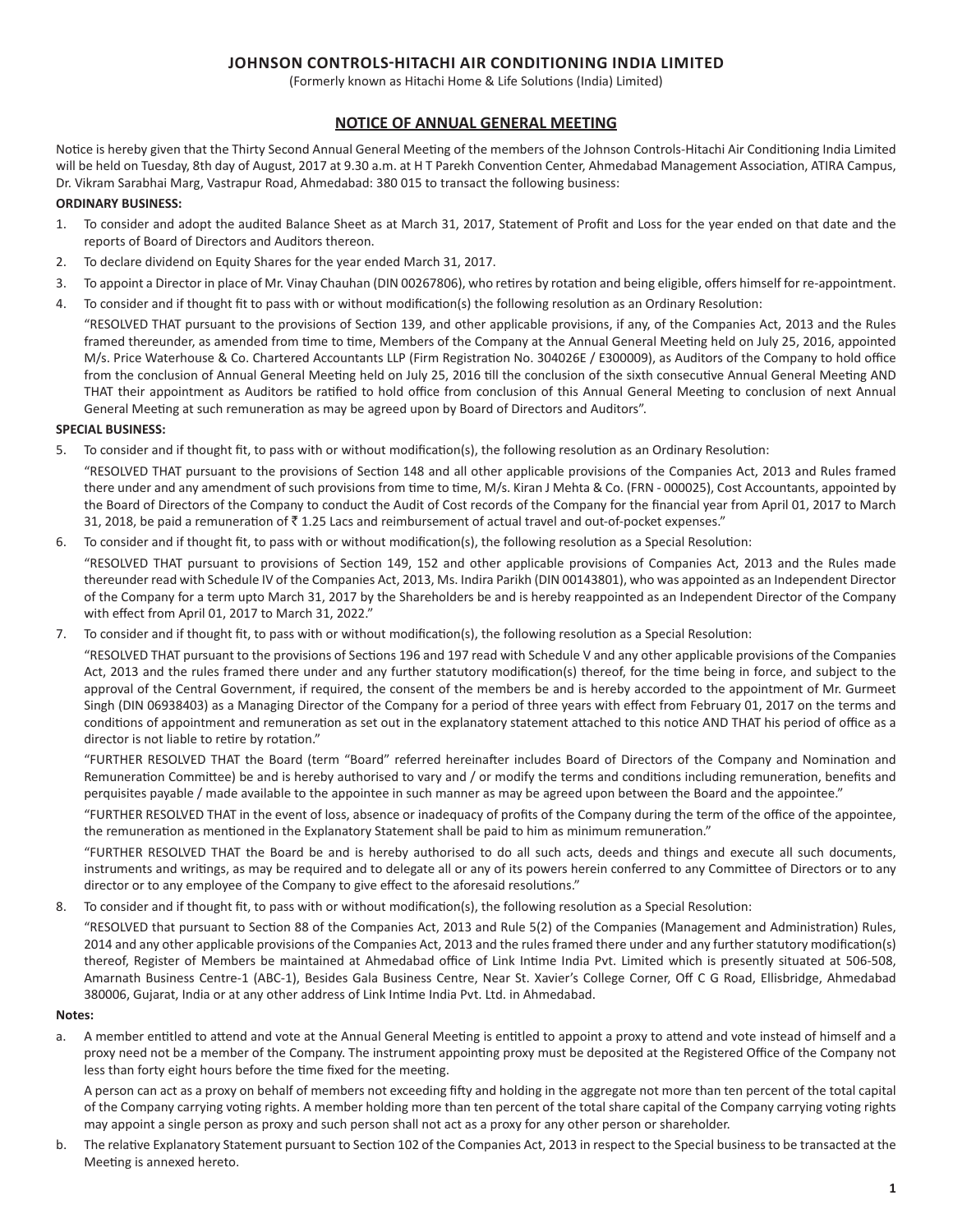- c. The Register of Members and Share transfer books of the Company will be closed from August 02, 2017 to August 08, 2017 (both days inclusive).
- d. Dividend, if declared, will be paid as under:
	- Physical Shares: To the members whose names appear on the Register of members of the Company as on closing hours of August 01, 2017.
	- Dematerialised Shares: To the beneficial owners as on closing hours of August 01, 2017 as per information to be furnished by Depositories for this purpose.

Dividend Payment Date: Dividend, if declared, will be paid on or after August 25, 2017.

- e. Members are requested to notify promptly any change in their address to the Company's Registrars and Share Transfer Agent, Link Intime India Pvt. Limited at its present address at 506-508, Amarnath Business Centre-1 (ABC-1), Besides Gala Business Centre, Near St. Xavier's College Corner, Off C G Road, Ellisbridge, Ahmedabad 380006, Gujarat, India. The members are also requested to send all correspondence relating to Shares, including transfers and transmissions to the Registrars and Share Transfer Agent.
- f. All members who have not encashed their dividend warrants for the financial years 2009-10, 2010-11, 2011-12, 2012-13, 2013-14, 2014-15 and 2015-16 are requested to write to the Company's Registrars and Share Transfer Agent, for issuance of duplicate dividend warrant(s).
- g. The facility for making nominations is available for members in respect of the shares held by them. Nomination form can be obtained from the Company's Registrars and Share Transfer Agent.
- h. Electronic copy of the Annual Report for the year 2016-17, Notice of the Annual General Meeting of the Company along with Attendance Slip and Proxy Form are being sent to all the members whose email IDs are registered with the Company / Depository Participant for communication purposes unless any member has requested for a hard copy of the same. For members who have not registered their email address, physical copies are being sent in the permitted mode.
- i. Members desirous of obtaining information in respect of accounts of the Company, are requested to send queries in writing to the Company at the registered office, so as to reach at least seven days before the date of the meeting.
- j. The shares of the Company have been listed at BSE Limited and National Stock Exchange of India Limited and Company has already paid Listing Fees to the said Stock Exchanges for the year 2017-18.
- k. In compliance with provisions of Section 108 of the Companies Act, 2013 and Rule framed thereunder the Company is pleased to provide members, a facility to exercise their right to vote at the Annual General Meeting (AGM) by electronic means and the business may be transacted through e-Voting Services provided by Central Depository Services (India) Limited (CDSL).

### **By Order of the Board of Directors**

Place : Delhi **Parag Dave** Date : May 23, 2017 Company Secretary Company Secretary Company Secretary Johnson Controls-Hitachi Air Conditioning India Limited (Formerly known as Hitachi Home & Life Solutions (India) Limited) Corporate Identification Number (CIN): L29300GJ1984PLC007470 Regd. Office: 9th Floor, Abhijeet, Mithakhali Six Roads, Ahmedabad: 380006 Phone: 079-26402024 E-mail:parag.dave@jci-hitachi.com, Web: www.jci-hitachi.in

# **EXPLANATORY STATEMENT PURSUANT TO SECTION 102 OF THE COMPANIES ACT, 2013:**

## **Item No. 5**

Pursuant to the provisions of Section 148 of the Companies Act, 2013 and Rule 14 of the Companies (Audit and Auditors) Rules, 2014, on recommendation of Audit Committee, the Board has considered and approved appointment of M/s. Kiran J Mehta & Co. (FRN - 000025), Cost Accountants, as Cost Auditors to conduct Audit of Cost records of the Company for the financial year from April 01, 2017 to March 31, 2018 at a remuneration of  $\bar{\tau}$  1.25 Lacs plus Service Tax and reimbursement of actual travel and out-of-pocket expenses.

Such remuneration has to be ratified by the Shareholders of the Company. Therefore, consent of the Members is sought for passing an Ordinary resolution for ratification of the Remuneration payable to Cost Auditors for the Financial year from April 01, 2017 to March 31, 2018.

None of the Directors and Key Managerial Personnel of the Company and their relatives are concerned or interested, financially or otherwise, in the resolution.

The Board commends the resolution for approval of the members.

## **Item No. 6**

Based on the skills, experience, knowledge and performance evaluation, Nomination and Remuneration Committee and Board of the Company has accorded approval for re-appointment of Ms. Indira Parikh as an Independent Director for Second term from April 01, 2017 to March 31, 2022. She has given a declaration to the Board that she meets the criteria of independence as provided under Section 149(6) of the Companies Act and in the opinion of the Board, she fulfils the conditions specified in the Act and the Rules framed there under for re-appointment as an Independent Director.

Consent of the Members is sought for her appointment as an Independent Director of the Company.

Except Ms. Indira Parikh, being an appointee, none of the other Directors and Key Managerial Personnel of the Company and their relatives are concerned or interested, financially or otherwise, in the resolution.

The Board commends the resolution for approval of the members.

## **Item No. 7**

Mr. Atsushi Ohtsuka, Managing Director of the Company, had repatriated to Japan to pursue his new assignment. Therefore, he had resigned as a Managing Director of the Company with effect from January 31, 2017.

Nomination and Remuneration Committee and Board of Directors has appointed Mr. Gurmeet Singh (who was appointed as an Executive Director of the Company with effect from July 21, 2014) as a Managing Director for the period of three years with effect from February 01, 2017.

Nomination and Remuneration Committee has determined remuneration of Mr. Gurmeet Singh as under:

# **Salary:**

Not to exceed  $\bar{\tau}$  17,500,000 per Annum (inclusive of perquisites as stated under).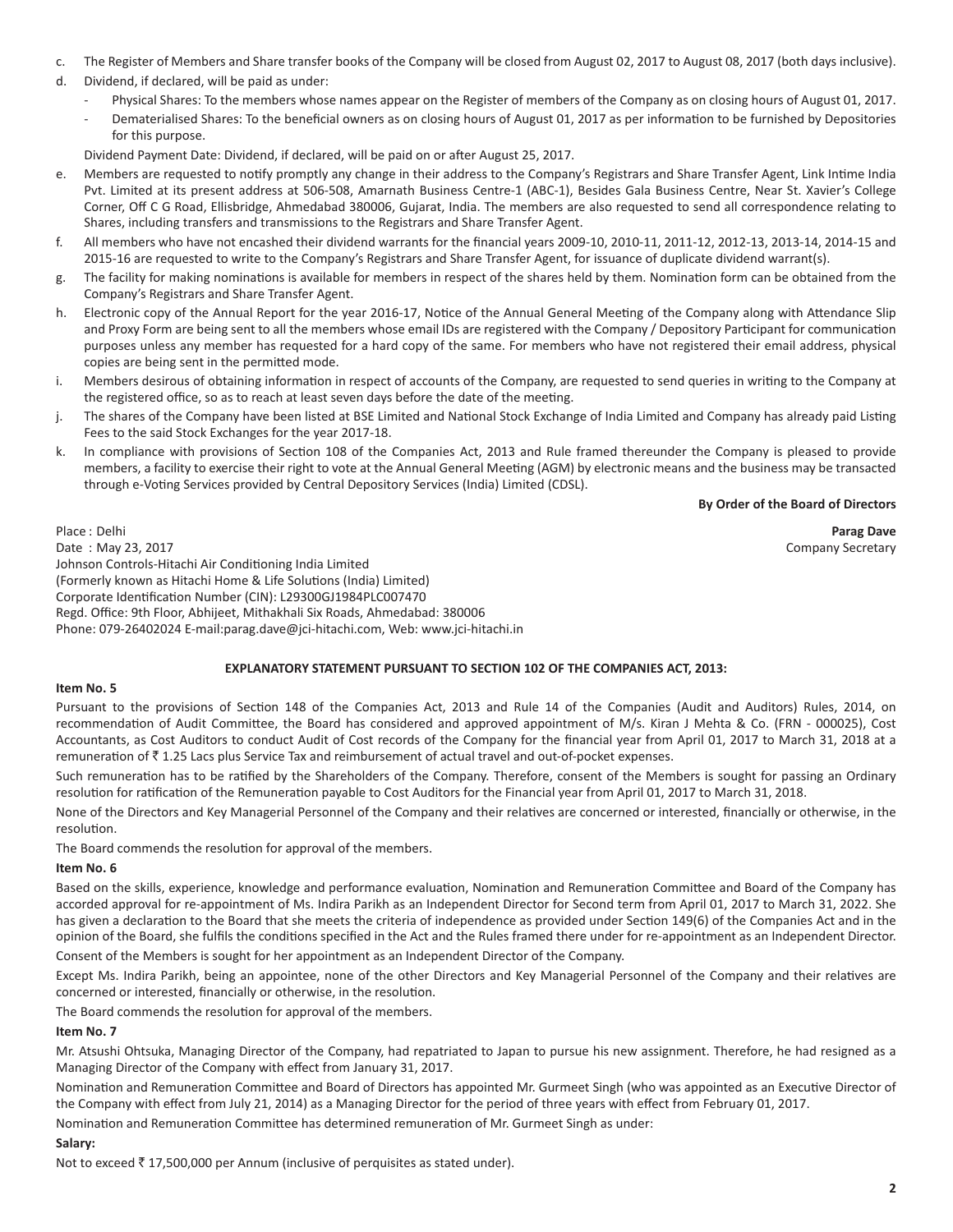## **Perquisites:**

## Category A:

The Company shall provide furnished accommodation or house rent allowance and any other perquisites as may be decided by the Company from time to time.

## Category B:

Company's car and telephone at residence. Extent of usage of these perquisites for official duties, shall not be included in the computation of the limit of the above remuneration ceiling.

Apart from the aforesaid remuneration, he will be entitled to reimbursement of all expenses incurred in connection with the business of the company. The appointee shall not be entitled to any sitting fees for Board / Committee meetings.

In the event of loss, absence or inadequacy of profits of the Company in any financial year during the term of the office of the appointee, the remuneration as mentioned above shall be paid to him as minimum remuneration.

Annual / interim increments will be decided as per the policy of the Company on the basis of performance of the appointee.

## **Information as required under Section II of the Part II of Schedule V of the Companies Act, 2013**

### **I. General Information**

- 1) Nature of Industry: Company is engaged in manufacturing and selling of Air conditioners and trading of Refrigerators, Washing Machines.
- 2) Date or expected date of commencement of commercial production: Company commenced its business in the year 1985.
- 3) In case of new companies, expected date of commencement of activities as per project approved by financial institutions appearing in the prospectus: Not applicable.
- 4) Financial performance based on the given indicators: For the year 2016-17, Income was  $\bar{\zeta}$  215,283.56 Lacs and Profit before tax was  $\bar{\zeta}$ 11,786.72 Lacs.
- 5) Foreign investments or collaborations, if any: Johnson Controls–Hitachi Air conditioning is holding 74.25% of the total paid up share capital as well as Company has entered into Technical Collaboration agreements with Johnson Controls–Hitachi Air Conditioning Technology (Hong Kong) Limited for the products of the Company.

## **II. Information about the appointee**

- 1) Back ground details: Brief resume of the appointee is provided as part of this notice.
- 2) Past remuneration: For the year 2016-17  $\bar{z}$  117.97 Lacs
- 3) Job Profile and his suitability:

Mr. Gurmeet Singh is an Honours Graduate in Physics from the University of Delhi with a Post Graduate Diploma in Management. In his total experience of nearly 29 years, he has worked in various companies and product categories. In his career he has worked in fields of Sales, Marketing, Business Planning, Service and Strategy.

- 4) Remuneration proposed to appointee: Remuneration as stated above.
- 5) Comparative remuneration profile with respect to industry, size of the Company, profile of the position and person (in case of expatriates the relevant details would be w.r.t. the country of his origin): With globalisation and liberalisation taking roots in India, the demand for the knowledge and skill in various fields are on the rise and there has been a phenomenal growth in the remuneration package for key positions in the last few years.
- 6) Pecuniary relationship directly or indirectly with the Company, or relationship with the managerial personnel, if any: Apart from the remuneration, he does not have any pecuniary relationship with the Company or with the managerial personnel or with the other Directors of the Company.

#### **III. Other Information**

Reasons of loss or inadequate profits: Not applicable since, during the year 2016-17, Company has made profit before tax of  $\bar{z}$  11786.72 Lacs.

## **IV. Disclosures**

The disclosures of remuneration shall be reported in Corporate Governance Report attached to the Directors' Report.

Except Mr. Gurmeet Singh being appointee, none of the other Directors and Key Managerial Personnel of the Company and their relatives are concerned or interested, financially or otherwise, in the resolution.

The above explanatory statement sets out an abstract of material terms and conditions of the appointment and hence the same may be treated as an abstract of memorandum of interest in accordance with Section 190 of the Companies Act, 2013.

The Board commends the resolution for approval of the members.

# **Item No. 8**

Company has appointed M/s. Link Intime India Pvt. Limited as a Registrars and Transfer Agent. Pursuant to Section 88 of the Companies Act, 2013 and Rule 5(2) of the Companies (Management and Administration) Rules, 2014, Register of Members will be maintained at the office of Link Intime India Pvt. Limited at its present address situated at. 506-508, Amarnath Business Centre-1 (ABC-1), Besides Gala Business Centre, Near St. Xavier's College Corner, Off C G Road, Ellisbridge, Ahmedabad 380006, Gujarat, India or at any other address of Link Intime India Pvt. Ltd. in Ahmedabad.

None of the Directors and Key Managerial Personnel of the Company and their relatives are concerned or interested, financially or otherwise, in the resolution.

The Board commends the resolution for approval of the members.

#### **By Order of the Board of Directors**

Place : Delhi **Parag Dave**

Date : May 23, 2017 **Company Secretary** Company Secretary Company Secretary Company Secretary Johnson Controls-Hitachi Air Conditioning India Limited (Formerly known as Hitachi Home & Life Solutions (India) Limited) Corporate Identification Number (CIN): L29300GJ1984PLC007470 Regd. Office: 9th Floor, Abhijeet, Mithakhali Six Roads, Ahmedabad: 380006 Phone: 079-26402024 E-mail:parag.dave@jci-hitachi.com, Web: www.jci-hitachi.in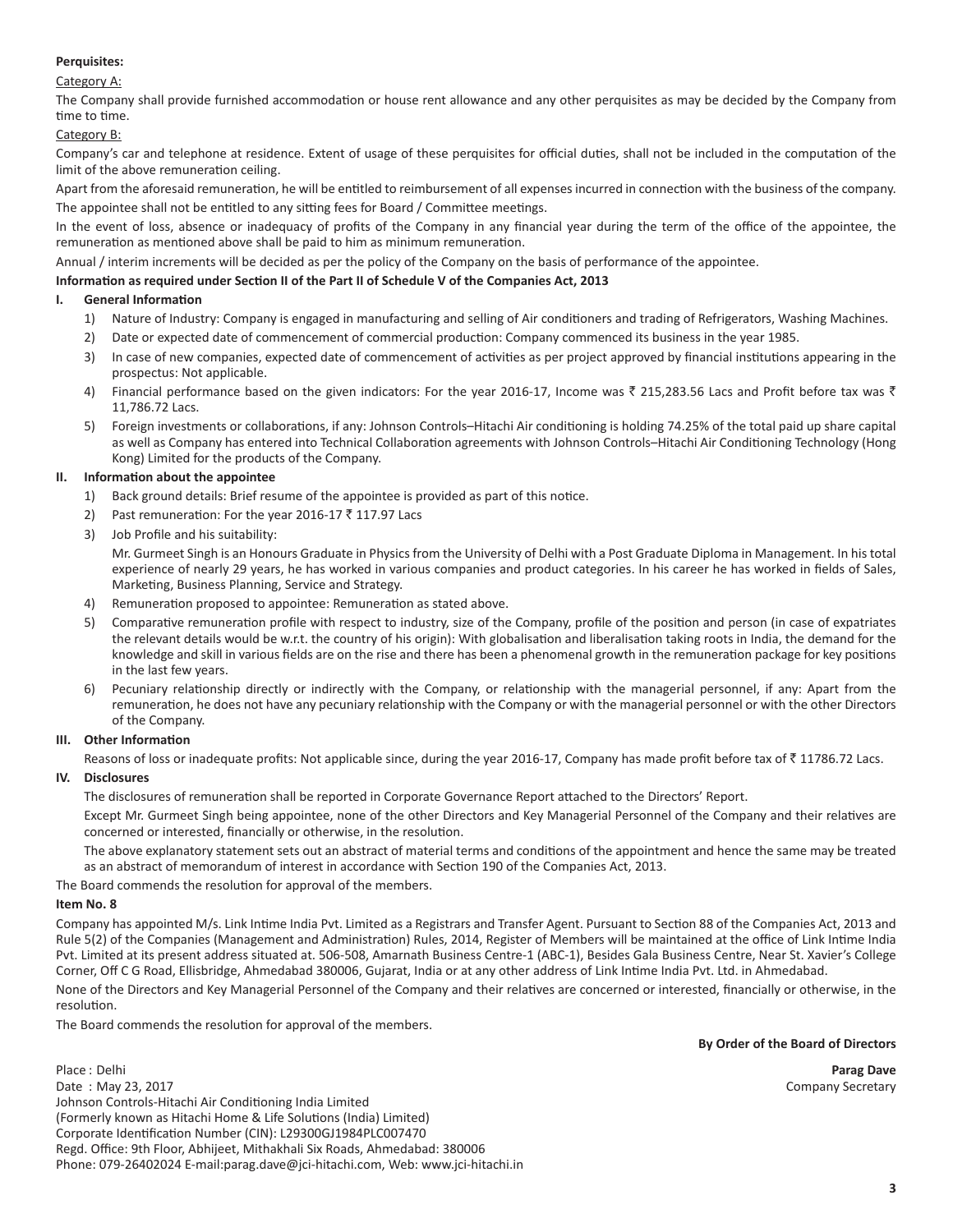#### **Instructions for E-voting**

- 1. In compliance with provisions of Section 108 of the Companies Act, 2013 and Rule framed thereunder the Company is pleased to provide members, a facility to exercise their right to vote at the Annual General Meeting (AGM) by electronic means and the business may be transacted through e-Voting Services provided by Central Depository Services (India) Limited (CDSL).
- 2. Facility for voting, either through ballot or polling paper shall also be made available at the meeting and members attending the meeting who have not already cast their vote by remote e-voting shall be able to exercise their right at the meeting.
- 3. Members who have cast their vote by remote e-voting prior to the meeting may also attend the meeting but shall not be entitled to cast their vote again.
- 4. Tejal Shah & Associates, Company Secretaries in practice (Membership no. ACS-13316), has been appointed as the Scrutinizer to scrutinize the e-voting process (including the Ballot Form received from the Members who do not have access to the e-voting process) in a fair and transparent manner.
- 5. i) The voting period begins on August 05, 2017 (09.00 am IST) and ends on August 07, 2017 (05.00 pm IST). During this period shareholders' of the Company, holding shares either in physical form or in dematerialized form, as on the cut-off date of August 01, 2017 may cast their vote electronically. The e-voting module shall be disabled by CDSL for voting thereafter.
	- ii) The shareholders should log on to the e-voting website www.evotingindia.com.
	- iii) Click on Shareholders.
	- iv) Now Enter your User ID
		- a. For CDSL: 16 digits beneficiary ID,
		- b. For NSDL: 8 Character DP ID followed by 8 Digits Client ID,
		- c. Members holding shares in Physical Form should enter Folio Number registered with the Company.
	- v) Next enter the Image Verification as displayed and Click on Login.
	- vi) If you are holding shares in demat form and had logged on to www.evotingindia.com and voted on an earlier voting of any company, then your existing password is to be used.
	- vii) If you are a first time user follow the steps given below:

|                                                           | For Members holding shares in Demat Form and Physical Form                                                                                                                                                                                                                                                                                                       |  |  |  |  |
|-----------------------------------------------------------|------------------------------------------------------------------------------------------------------------------------------------------------------------------------------------------------------------------------------------------------------------------------------------------------------------------------------------------------------------------|--|--|--|--|
| PAN                                                       | Enter your 10 digit alpha-numeric PAN issued by Income Tax Department (Applicable for both demat shareholders<br>as well as physical shareholders)<br>Members who have not updated their PAN with the Company/Depository Participant are requested to use<br>the sequence number which is printed on Postal Ballot / Attendance Slip indicated in the PAN field. |  |  |  |  |
| Dividend Bank Details<br><b>OR</b><br>Date of Birth (DOB) | Enter the Dividend Bank Details or Date of Birth (in dd/mm/yyyy format) as recorded in your demat account or<br>in the company records in order to login.<br>If both the details are not recorded with the depository or company please enter the member id / folio<br>number in the Dividend Bank details field as mentioned in instruction (iv).               |  |  |  |  |

- viii) After entering these details appropriately, click on "SUBMIT" tab.
- ix) Members holding shares in physical form will then directly reach the Company selection screen. However, members holding shares in demat form will now reach 'Password Creation' menu wherein they are required to mandatorily enter their login password in the new password field. Kindly note that this password is to be also used by the demat holders for voting for resolutions of any other company on which they are eligible to vote, provided that company opts for e-voting through CDSL platform. It is strongly recommended not to share your password with any other person and take utmost care to keep your password confidential.
- x) For Members holding shares in physical form, the details can be used only for e-voting on the resolutions contained in this Notice.
- xi) Click on the EVSN for the relevant Johnson Controls-Hitachi Air Conditioning India Limited on which you choose to vote.
- xii) On the voting page, you will see "RESOLUTION DESCRIPTION" and against the same the option "YES/NO" for voting. Select the option YES or NO as desired. The option YES implies that you assent to the Resolution and option NO implies that you dissent to the Resolution.
- xiii) Click on the "RESOLUTIONS FILE LINK" if you wish to view the entire Resolution details.
- xiv) After selecting the resolution you have decided to vote on, click on "SUBMIT". A confirmation box will be displayed. If you wish to confirm your vote, click on "OK", else to change your vote, click on "CANCEL" and accordingly modify your vote.
- xv) Once you "CONFIRM" your vote on the resolution, you will not be allowed to modify your vote.
- xvi) You can also take a print of the votes cast by clicking on "Click here to print" option on the Voting page.
- xvii) If a demat account holder has forgotten the login password then Enter the User ID and the image verification code and click on Forgot Password & enter the details as prompted by the system.
- xviii) Shareholders can also use Mobile app "m Voting" for e-voting. m Voting app is available on Apple, Android and Windows based Mobile. Shareholders may log in to m - Voting using their e voting credentials to vote for the company resolution(s).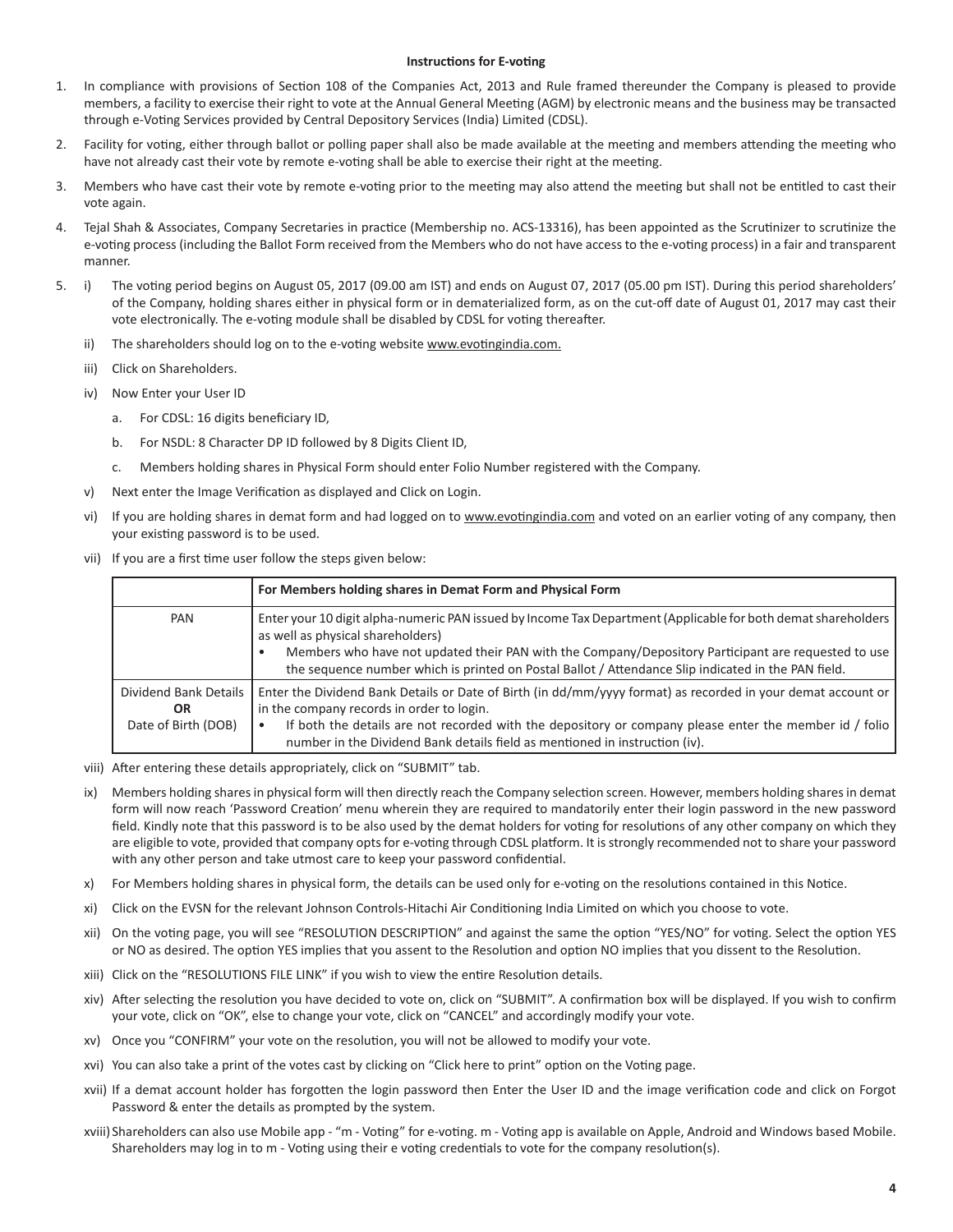#### xix) **Note for Non – Individual Shareholders and Custodians**

- Non-Individual shareholders (i.e. other than Individuals, HUF, NRI etc.) and Custodian are required to log on to www.evotingindia.com and register themselves as Corporates.
- A scanned copy of the Registration Form bearing the stamp and sign of the entity should be emailed to helpdesk.evoting@cdslindia. com.
- After receiving the login details, user would be able to link the account(s) for which they wish to vote on.
- The list of accounts linked in the login should be mailed to helpdesk.evoting@cdslindia.com and on approval of the accounts they would be able to cast their vote.
- A scanned copy of the Board Resolution and Power of Attorney (POA) which they have issued in favour of the Custodian, if any, should be uploaded in PDF format in the system for the scrutinizer to verify the same.
- xx) In case you have any queries or issues regarding e-voting, you may refer the Frequently Asked Questions ("FAQs") and e-voting manual available at www.evotingindia.com, under help section or write an email to helpdesk.evoting@cdslindia.com.

## **Brief resume of the Directors seeking appointment or re-appointment at this Annual General Meeting (Pursuant to Regulation 36(3) of the SEBI (Listing Obligations & Disclosure Requirements) Regulations, 2015)**

## **Ms. Indira Parikh**

Prof. Indira J Parikh is the Founder President of FLAME at present. She has been involved in creating the academic vision and shaping FLAME. She has conceptualized the Center for Organizational Growth and Excellence (COGE) with its focus on thresholds of life, lifelong learning, development and growth. The focus of COGE is on transformation from entry to career transition at the end of working life. Prof. Indira J Parikh has done M. Ed from University of Rochester, New York USA and the Doctorate from Gujarat University. She was a faculty at IIM-Ahmedabad for over 30 years and Dean from 2002 to 2005. She has taught at INSEAD, Fontainebleau (France) and Texas A&M University. She is specialized in organization development and design, and institution building. She has designed and offered management and leadership development programs in public sector, private sector and multinational organizations. She has been a consultant to various national and international organizations. Prof. Parikh has been honored with several life time achievement awards both nationally and internationally. She has written numerous articles published in National & International Journals and is the co-author/ author of several books.

There is no inter-se relation of Ms. Indira Parikh with any other Director of the Company. Directorship / Membership of Committee of the Board held in public limited listed companies in India:

| <b>Name of Company</b>                                  | <b>Membership of Committee</b>                                                                               |
|---------------------------------------------------------|--------------------------------------------------------------------------------------------------------------|
| Johnson Controls-Hitachi Air Conditioning India Limited | $\overline{\phantom{a}}$                                                                                     |
| Sintex Industries Limited                               | Audit Committee, Nomination & Remuneration Committee                                                         |
| Zydus Wellness Limited                                  | Audit Committee, Nomination & Remuneration Committee, CSR Committee                                          |
| Foseco India Limited                                    | Audit Committee, Nomination and Remuneration Committee, CSR Committee,<br>Stakeholder Relationship Committee |
| <b>Force Motors Limited</b>                             | <b>Audit Committee</b>                                                                                       |
| Deepak Nitrate Limited                                  | Nomination and Remuneration Committee                                                                        |
| Arvind Smartspaces Limited                              | Audit Committee, CSR Committee                                                                               |

No. of Shares held in Company: Nil

#### **Mr. Gurmeet Singh**

Mr. Gurmeet Singh is an Honors' Graduate in Physics from the University of Delhi with a Post Graduate Diploma in Management. In his total experience of nearly 29 years, he has worked in various companies and product categories. In his career he has worked in fields of Sales, Marketing, Business Planning, Service and Strategy. He has been associated with Company for almost 15 years in 2 stints. He had initially joined HHLI in 2001.

There is no inter-se relation of Mr. Gurmeet Singh with any other Director of the Company. Directorship / Membership of Committee of the Board held in other public limited companies in India:

| Name of Company | Membership of Committee                                                                                                                |  |  |  |  |
|-----------------|----------------------------------------------------------------------------------------------------------------------------------------|--|--|--|--|
|                 | Johnson Controls-Hitachi Air Conditioning India Limited   CSR Committee, Stakeholder Relationship Committee, Vigil Mechanism Committee |  |  |  |  |

No. of Shares held in Company: Nil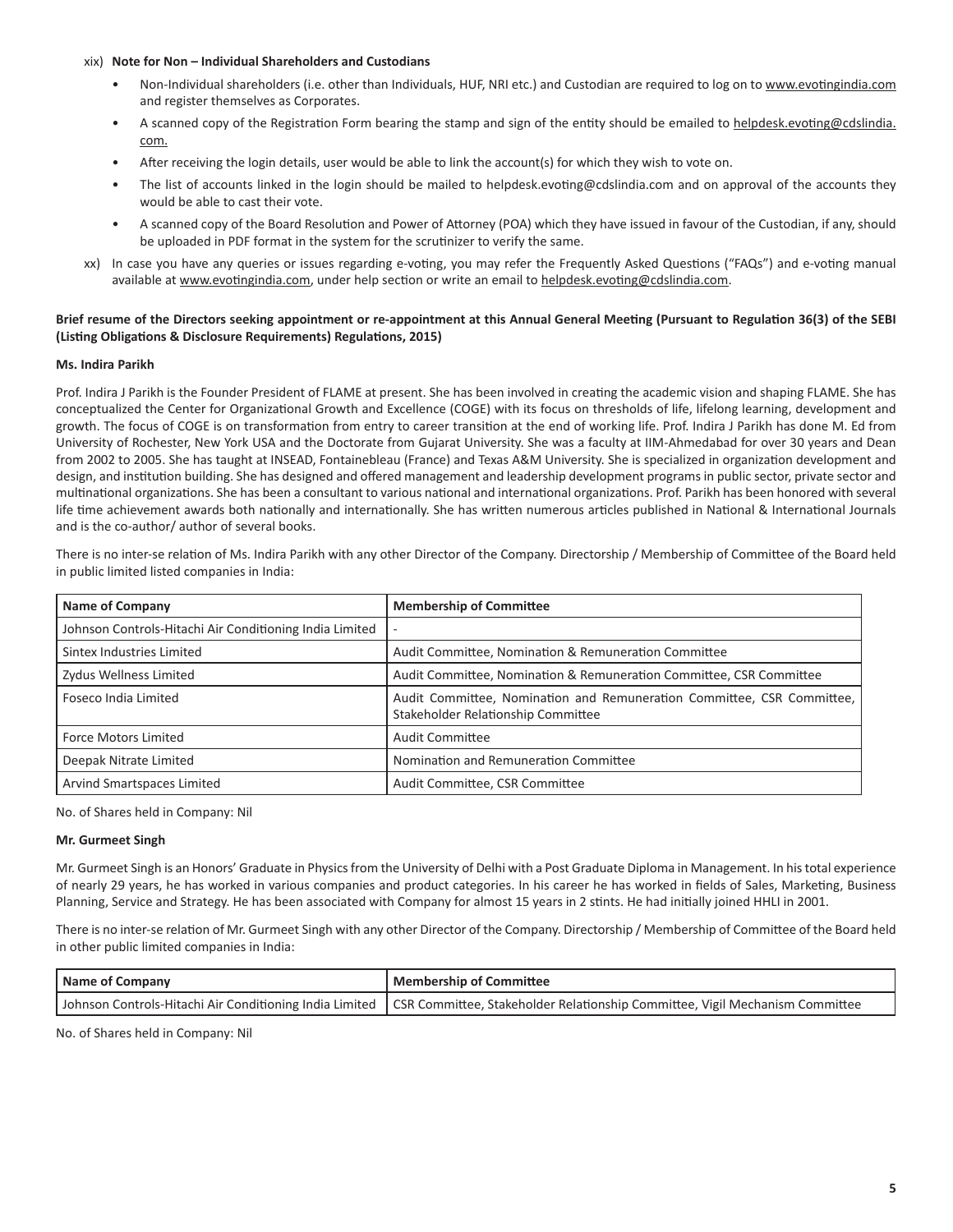**Particulars of employees as required under Section 197(12) of the Companies Act, 2013 read with Rule 5(2) of Companies (Appointment and Remuneration of Managerial Personnel) Rules, 2014 for the year ended March 31, 2017 Employees employed throughout the year:**

**Employees employed throughout the year:**

| Name of the Employee  | <b>Designation</b>        | Qualification                                         | Age<br>(Yrs) | Experi-<br>ence<br>(Yrs) | Remuneration<br>(Rs. in Lacs) | Date of<br>commence-<br>ment of<br>employment | Last Employment<br>held                   |
|-----------------------|---------------------------|-------------------------------------------------------|--------------|--------------------------|-------------------------------|-----------------------------------------------|-------------------------------------------|
| Mr. Gurmeet Singh     | <b>Managing Director</b>  | Graduate in Physics &<br>PGD in Management            | 51           | 29                       | 117.97                        | 08-Feb-2014                                   | Orient Paper And<br>Industries Ltd.       |
| Mr. Vinay Chauhan     | <b>Executive Director</b> | B.E. (Mechanical)<br>PGD in Industrial<br>Engineering | 57           | 32                       | 116.37                        | 06-Dec-1993                                   | <b>Koron Business</b><br>Systems Ltd.     |
| Mr. Varghese Joseph   | <b>Executive Director</b> | B.Com (Management),<br>PGPM                           | 48           | 28                       | 96.99                         | 19-Mar-2012                                   | Samsung India<br>Electronics Pvt.<br>Ltd. |
| Mr. Tomonaga Watanabe | Asst. Vice<br>President   | B.E. (Mechanical)                                     | 54           | 31                       | 153.12                        | 29-Mar-2014                                   | Hitachi<br>Appliances Inc.                |
| Mr. Ichio Iwai        | Asst. Vice<br>President   | Graduate in Politics and<br>Economics                 | 55           | 31                       | 146.75                        | 10-Jun-2013                                   | Hitachi<br>Appliances Inc.                |
| Mr. Sanjay Kumar      | Vice President            | M.B.A, B.A                                            | 47           | 25                       | 62.05                         | 27-Jan-2015                                   | Tafe Motor And<br>Tractors Ltd.           |
| Mr. Rakesh Juneja     | Vice President            | B.E., PGDM                                            | 57           | 35                       | 53.63                         | 05-Apr-2010                                   | LG Electronics                            |
| Mr. Kapil Malhotra    | Deputy Vice<br>President  | B.E., MBA                                             | 47           | 23                       | 52.50                         | 23-May-1994                                   |                                           |

#### **Employees employed for a part of the year:**

| Name of the Employee             | Designation               | Qualification                            | Age<br>(Yrs) | Experi-<br>ence<br>(Yrs) | Remuneration<br>(Rs. in Lacs) | Date of<br>commence-<br>ment of<br>employment | <b>Last Employment</b><br>held |
|----------------------------------|---------------------------|------------------------------------------|--------------|--------------------------|-------------------------------|-----------------------------------------------|--------------------------------|
| Mr. Atsushi Ohtsuka <sup>1</sup> | <b>Managing Director</b>  | Graduation in Science<br>and Engineering | 54           | 31                       | 160.41                        | 01-Sep-2015                                   | Hitachi Appliances<br>Inc.     |
| Mr. Anil Shah <sup>2</sup>       | <b>Executive Director</b> | B.Com., A.C.A.                           | 58           | 35                       | 50.30                         | 07-Dec-1984                                   | Amal Investments<br>Ltd.       |

1. Mr. Atsushi Ohtsuka ceased to be a Managing Director of the Company with effect from January 31, 2017.

2. Mr. Anil Shah ceased to be an Executive Director with effect from September 03, 2016.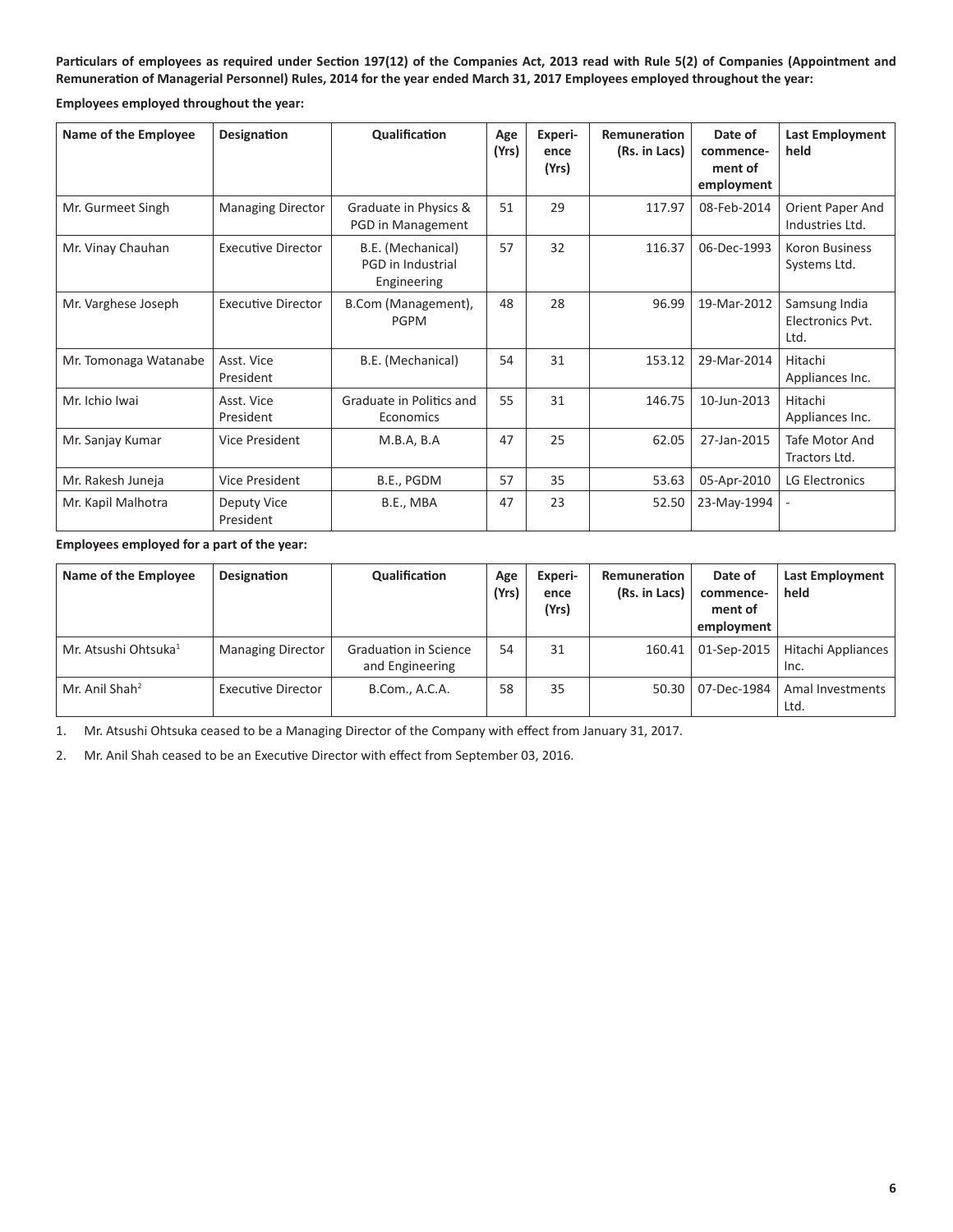|          |                                               | <b>JOHNSON CONTROLS-HITACHI AIR CONDITIONING INDIA LIMITED</b><br>(Formerly known as Hitachi Home & Life Solutions (India) Limited)<br>Corporate Identification Number (CIN): L29300GJ1984PLC007470<br>Regd. Office: 9th Floor, Abhijeet, Mithakhali Six Roads, Ahmedabad: 380006<br>Phone: 079-26402024 E-mail:parag.dave@jci-hitachi.com, Web: www.jci-hitachi.in                                                            | <b>ATTENDANCE SLIP</b>      |
|----------|-----------------------------------------------|--------------------------------------------------------------------------------------------------------------------------------------------------------------------------------------------------------------------------------------------------------------------------------------------------------------------------------------------------------------------------------------------------------------------------------|-----------------------------|
|          | Name of Sole / First named Member             | the control of the control of the control of the control of the control of the control of the control of the control of the control of the control of the control of the control of the control of the control of the control                                                                                                                                                                                                  |                             |
|          |                                               |                                                                                                                                                                                                                                                                                                                                                                                                                                |                             |
|          | Number of Shares Held                         |                                                                                                                                                                                                                                                                                                                                                                                                                                |                             |
|          |                                               | I/We hereby record my / our presence at the 32nd Annual General Meeting of the Company held on 8th August, 2017 at H T Parekh Convention<br>Center, Ahmedabad Management Association, ATIRA Campus, Dr. Vikram Sarabhai Marg, Vastrapur Road, Ahmedabad: 380 015 at 9.30 a.m.                                                                                                                                                  |                             |
|          | the Gate duly signed.                         | Member's / Proxy's Name<br>Shareholders / Proxy holders are requested to bring the attendance slip with them duly completed when they come to the meeting and hand over at                                                                                                                                                                                                                                                     | Signature of Member / Proxy |
|          |                                               | JOHNSON CONTROLS-HITACHI AIR CONDITIONING INDIA LIMITED<br>(Formerly known as Hitachi Home & Life Solutions (India) Limited)<br>Corporate Identification Number (CIN): L29300GJ1984PLC007470<br>Regd. Office: 9th Floor, Abhijeet, Mithakhali Six Roads, Ahmedabad: 380006<br>Phone: 079-26402024 E-mail:parag.dave@jci-hitachi.com, Web: www.jci-hitachi.in                                                                   | <b>PROXY FORM</b>           |
|          |                                               | 32nd Annual General Meeting on 8th August, 2017                                                                                                                                                                                                                                                                                                                                                                                |                             |
|          | Name of the Member(s)                         |                                                                                                                                                                                                                                                                                                                                                                                                                                |                             |
|          | <b>Registered Address</b>                     |                                                                                                                                                                                                                                                                                                                                                                                                                                |                             |
|          | E-mail Id                                     |                                                                                                                                                                                                                                                                                                                                                                                                                                |                             |
|          |                                               |                                                                                                                                                                                                                                                                                                                                                                                                                                |                             |
|          |                                               |                                                                                                                                                                                                                                                                                                                                                                                                                                |                             |
| (1)      |                                               |                                                                                                                                                                                                                                                                                                                                                                                                                                |                             |
|          |                                               |                                                                                                                                                                                                                                                                                                                                                                                                                                |                             |
| (2)      |                                               |                                                                                                                                                                                                                                                                                                                                                                                                                                |                             |
|          | e-mail ID ______                              | or failing him                                                                                                                                                                                                                                                                                                                                                                                                                 |                             |
|          |                                               | <b>Maria Excession Community Community</b> Signature Later Community                                                                                                                                                                                                                                                                                                                                                           |                             |
| (3)      |                                               |                                                                                                                                                                                                                                                                                                                                                                                                                                |                             |
|          |                                               | as my/our proxy to attend and vote (on a poll) for me/us and on my/our behalf at the 32nd Annual General Meeting of the Company to be held<br>on Tuesday, 8th August, 2017 at H T Parekh Convention Center, Ahmedabad Management Association, ATIRA Campus, Dr. Vikram Sarabhai Marg,<br>Vastrapur Road, Ahmedabad: 380 015 at 9.30 a.m. and at any adjournment thereof in respect of such resolutions as are indicated below: |                             |
| 1.       |                                               | Adoption of Financial Statement for the year ended March 31, 2017                                                                                                                                                                                                                                                                                                                                                              |                             |
| 2.       |                                               | To declare Dividend for the year ended March 31, 2017                                                                                                                                                                                                                                                                                                                                                                          |                             |
| 3.       |                                               | To re-appoint Mr. Vinay Chauhan as Director who retires by rotation<br>To ratify appointment of M/s. Price Waterhouse & Co. as an Auditors of the Company                                                                                                                                                                                                                                                                      |                             |
| 4.<br>5. | To appoint Cost Auditors for the year 2017-18 |                                                                                                                                                                                                                                                                                                                                                                                                                                |                             |
| 6.       |                                               | To re-appoint Ms. Indira Parikh as an Independent Director of the Company                                                                                                                                                                                                                                                                                                                                                      |                             |
| 7.       |                                               | To appoint Mr. Gurmeet Singh as a Managing Director of the Company                                                                                                                                                                                                                                                                                                                                                             |                             |
| 8.       |                                               | To maintain Register of members at Link Intime India Pvt. Ltd., Registrars & Share Transfer Agent                                                                                                                                                                                                                                                                                                                              |                             |
|          |                                               |                                                                                                                                                                                                                                                                                                                                                                                                                                | Affix<br>1 Rupee<br>Revenue |
|          |                                               | Signature of Shareholder: __________________________________Signature of Proxy Holder(s) _________________                                                                                                                                                                                                                                                                                                                     | Stamp                       |

hours before the commencement of the meeting.